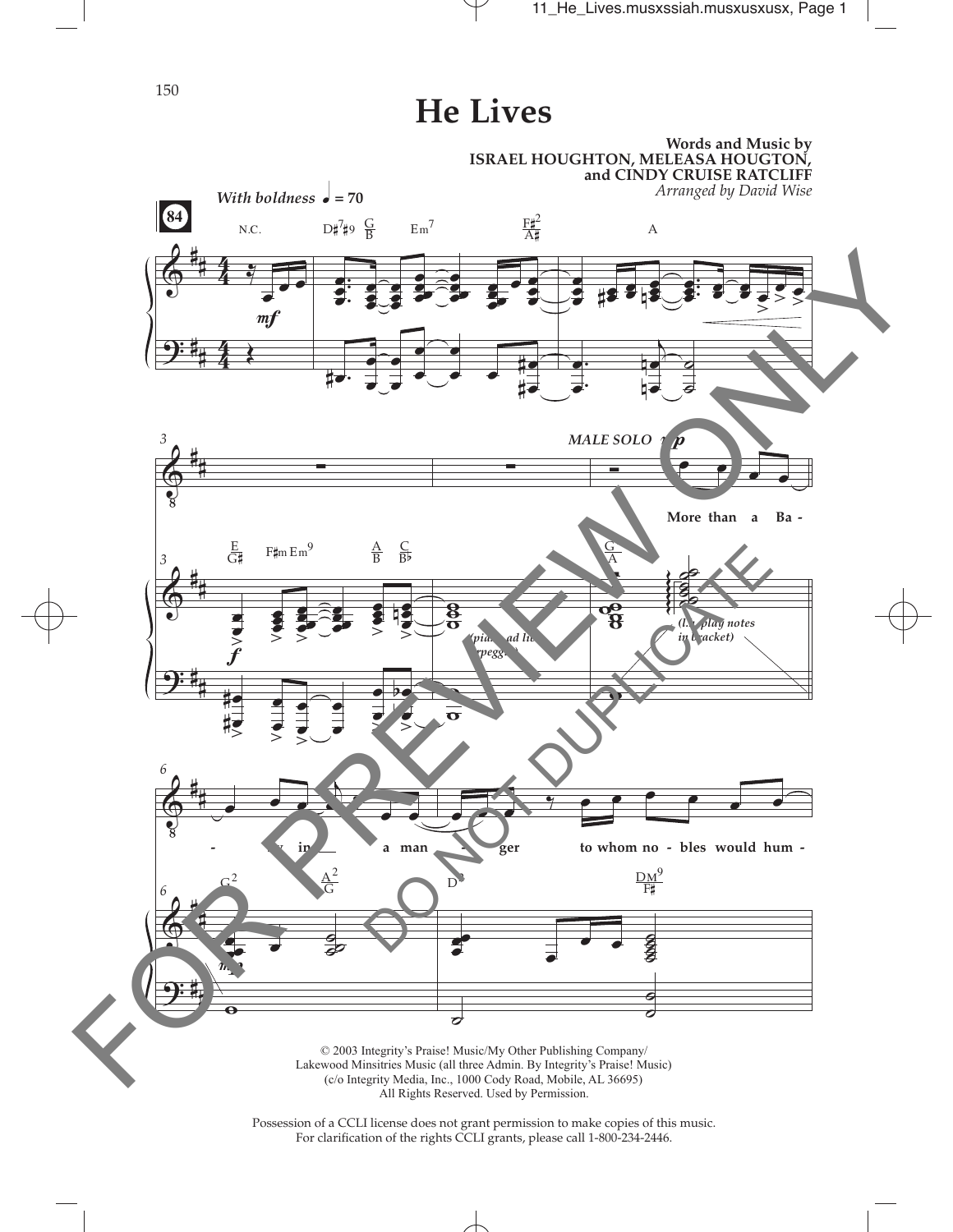

151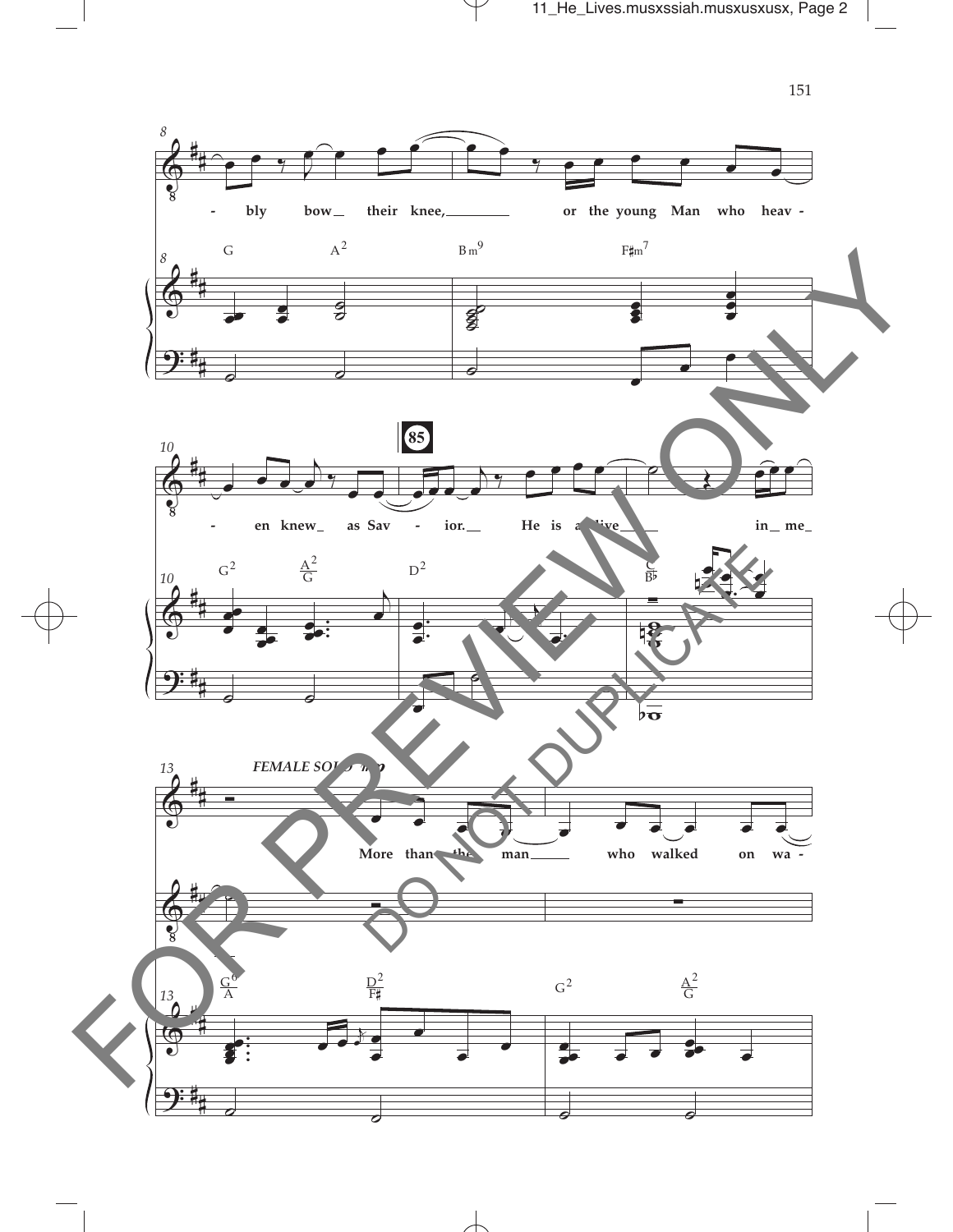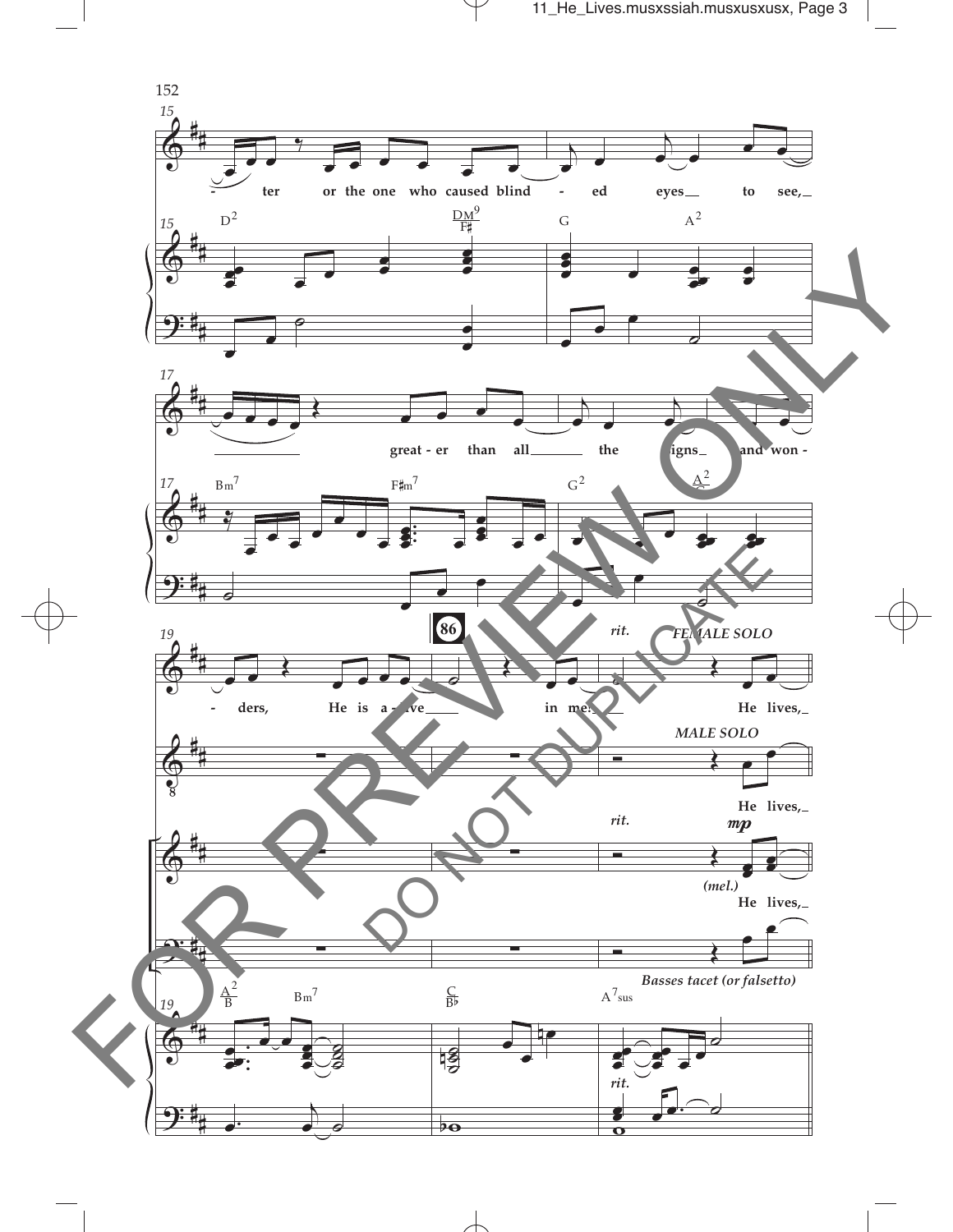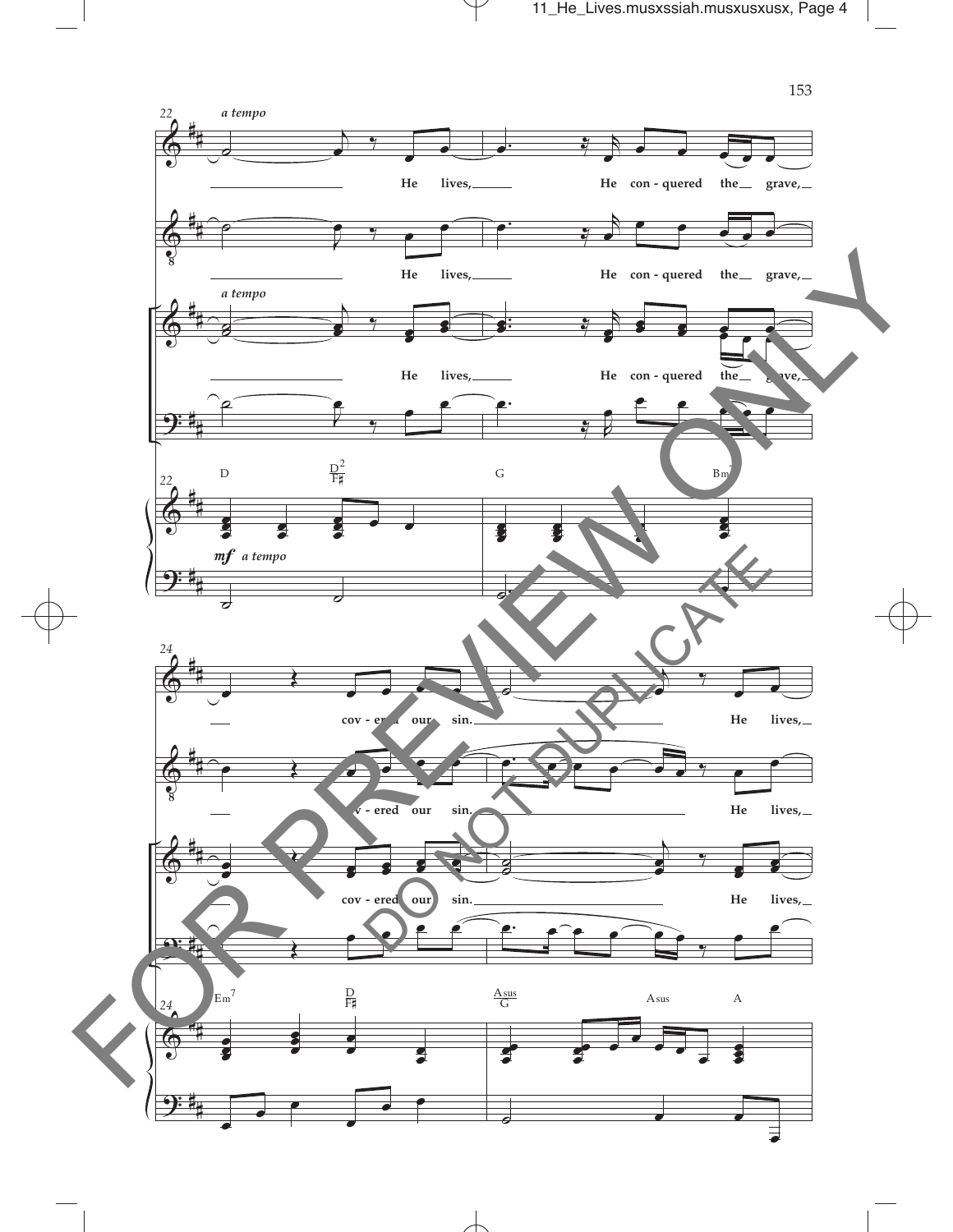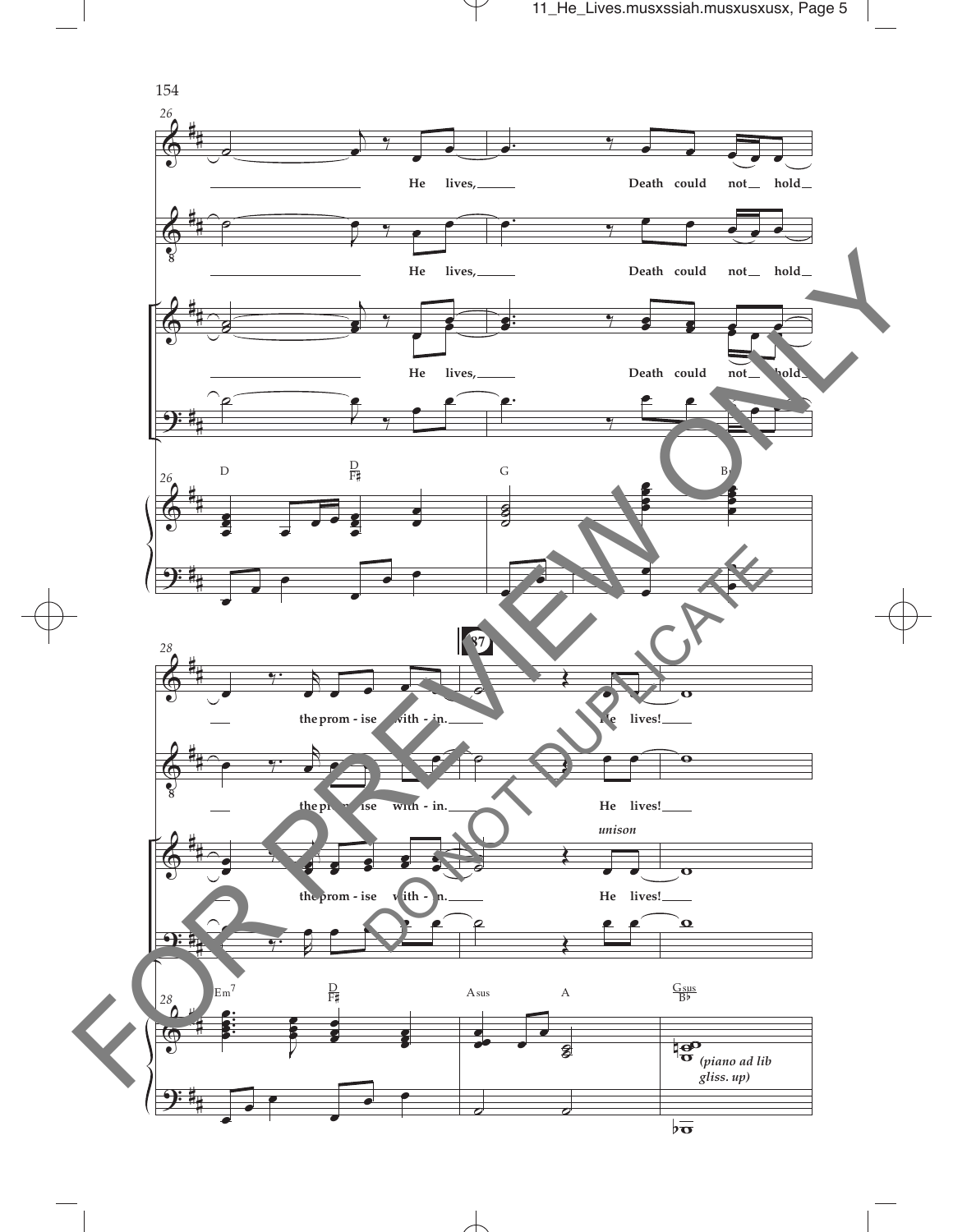

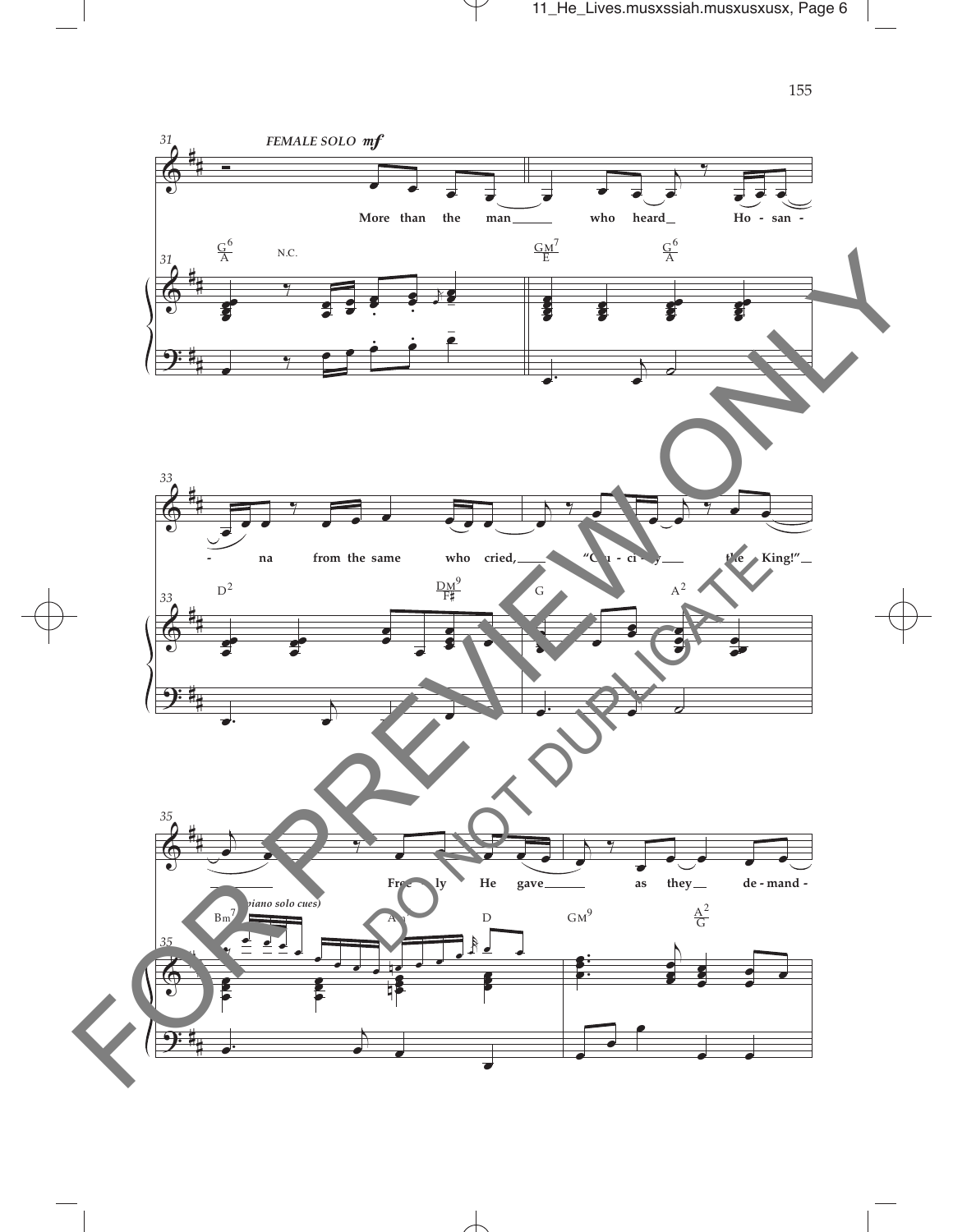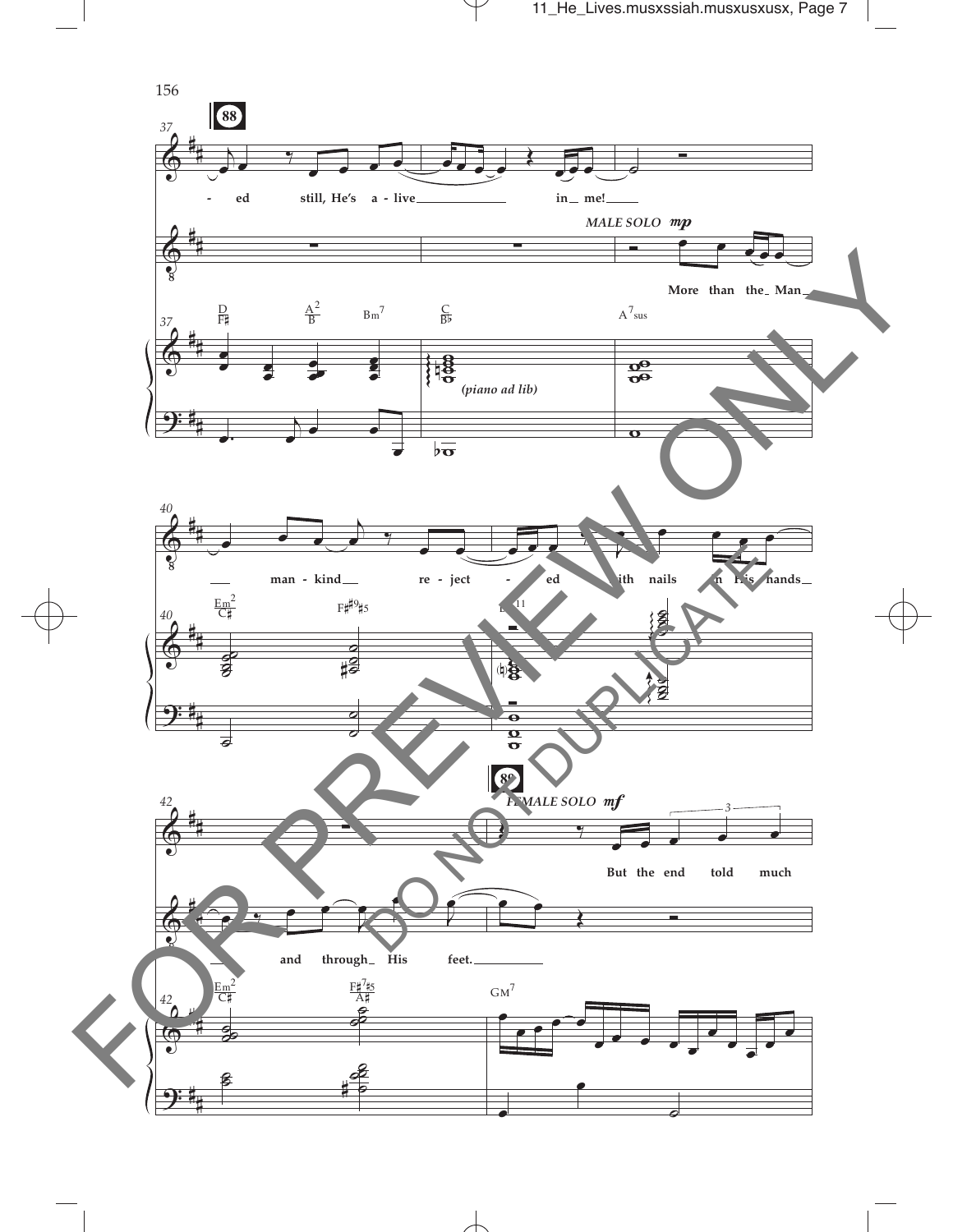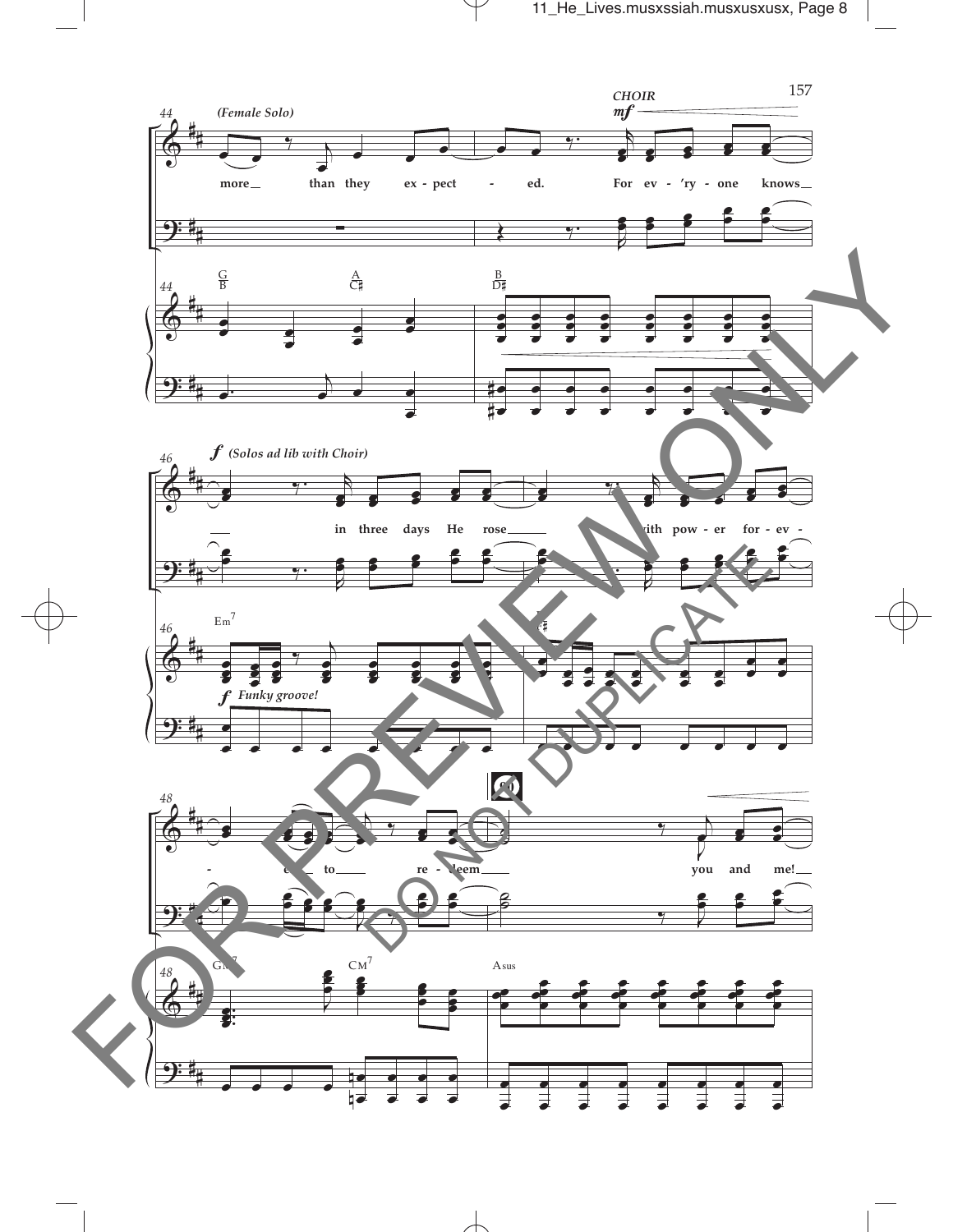

 $\top$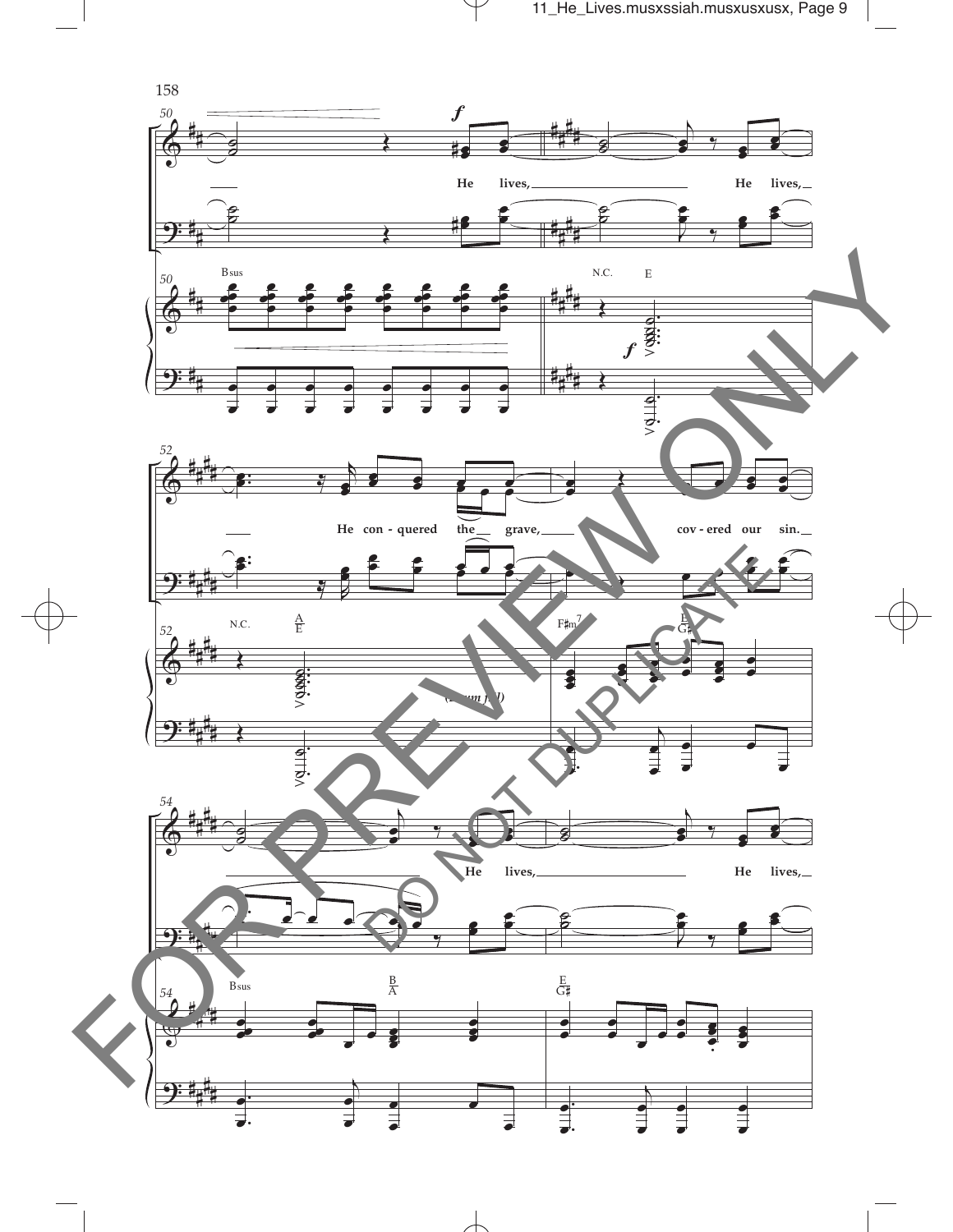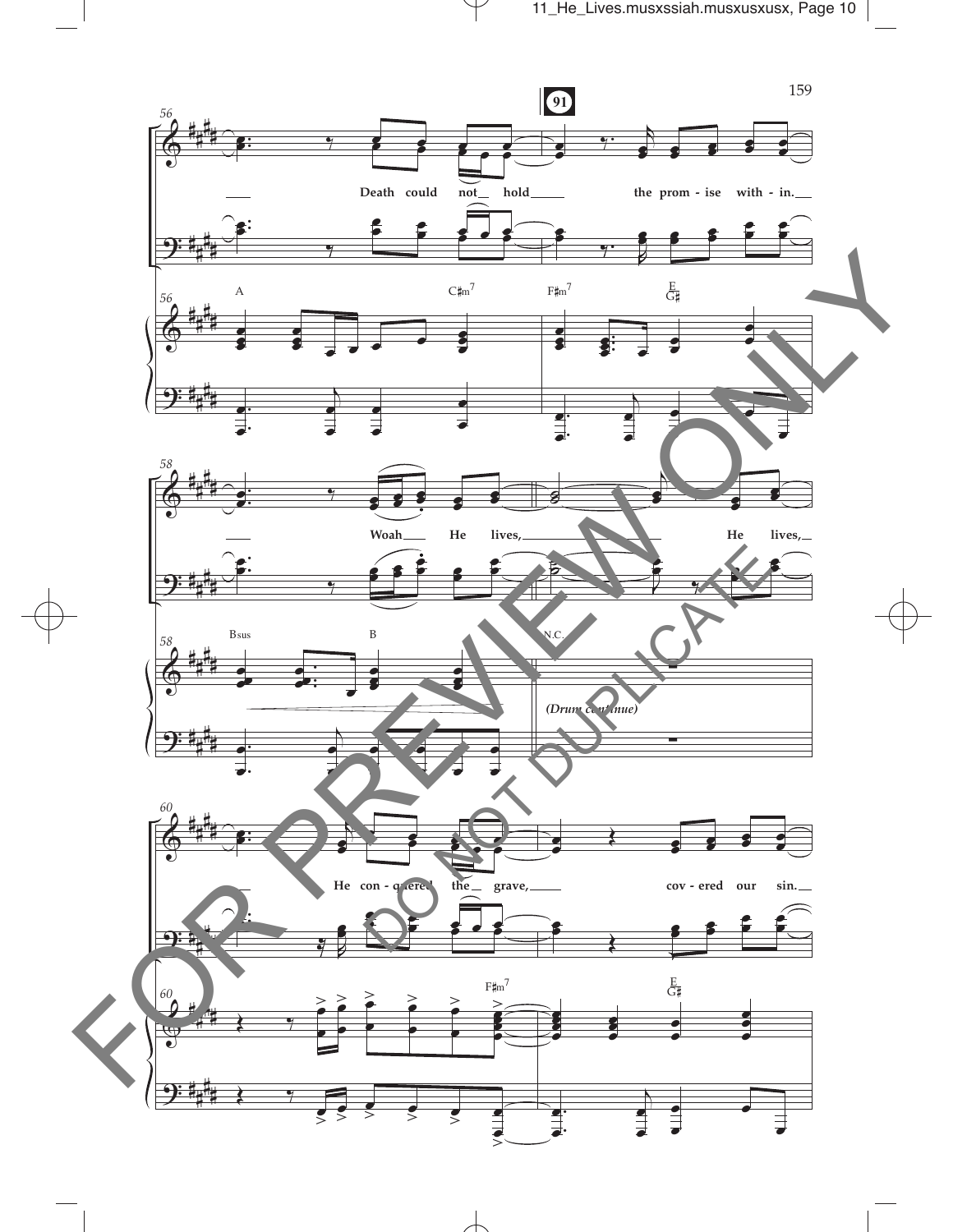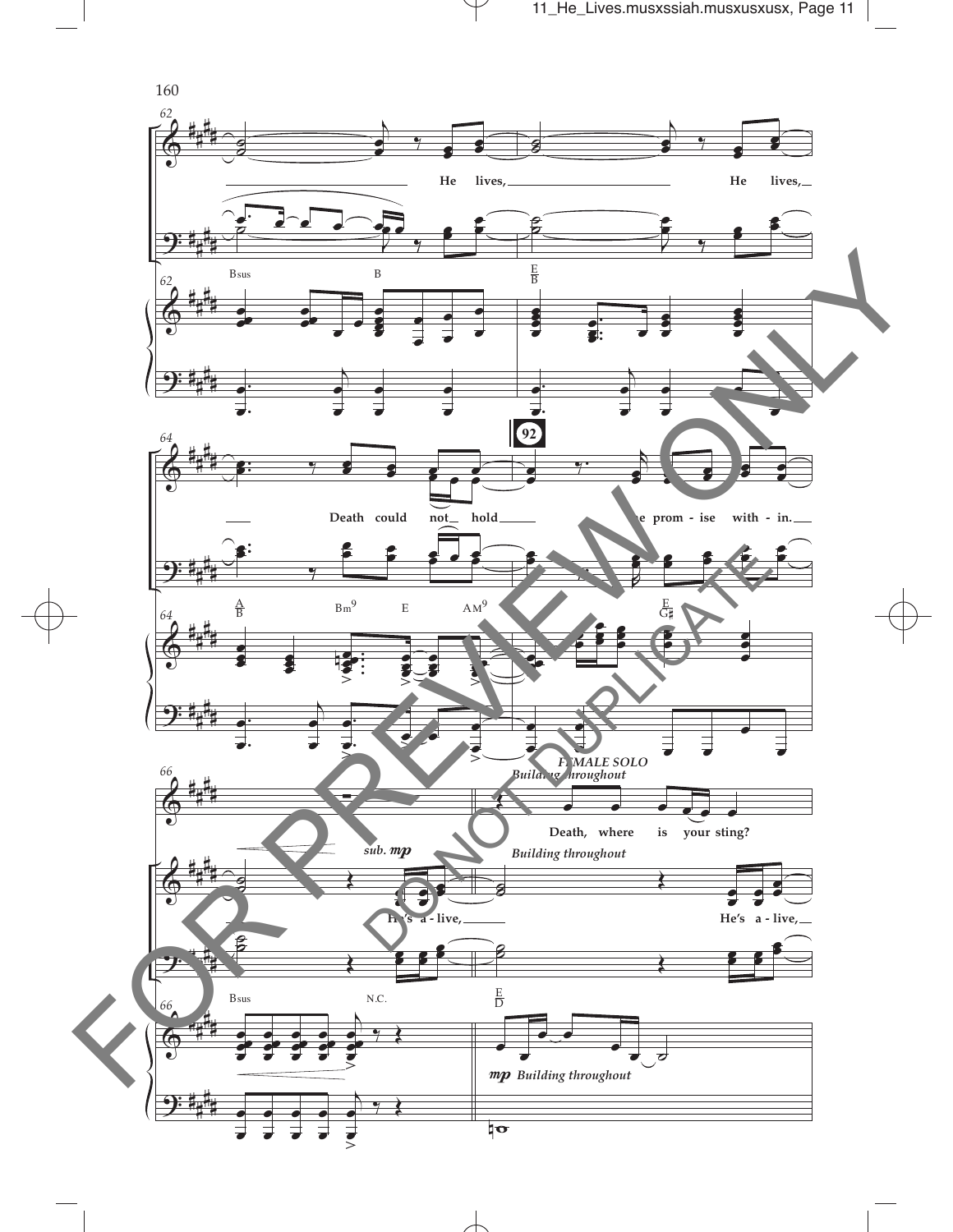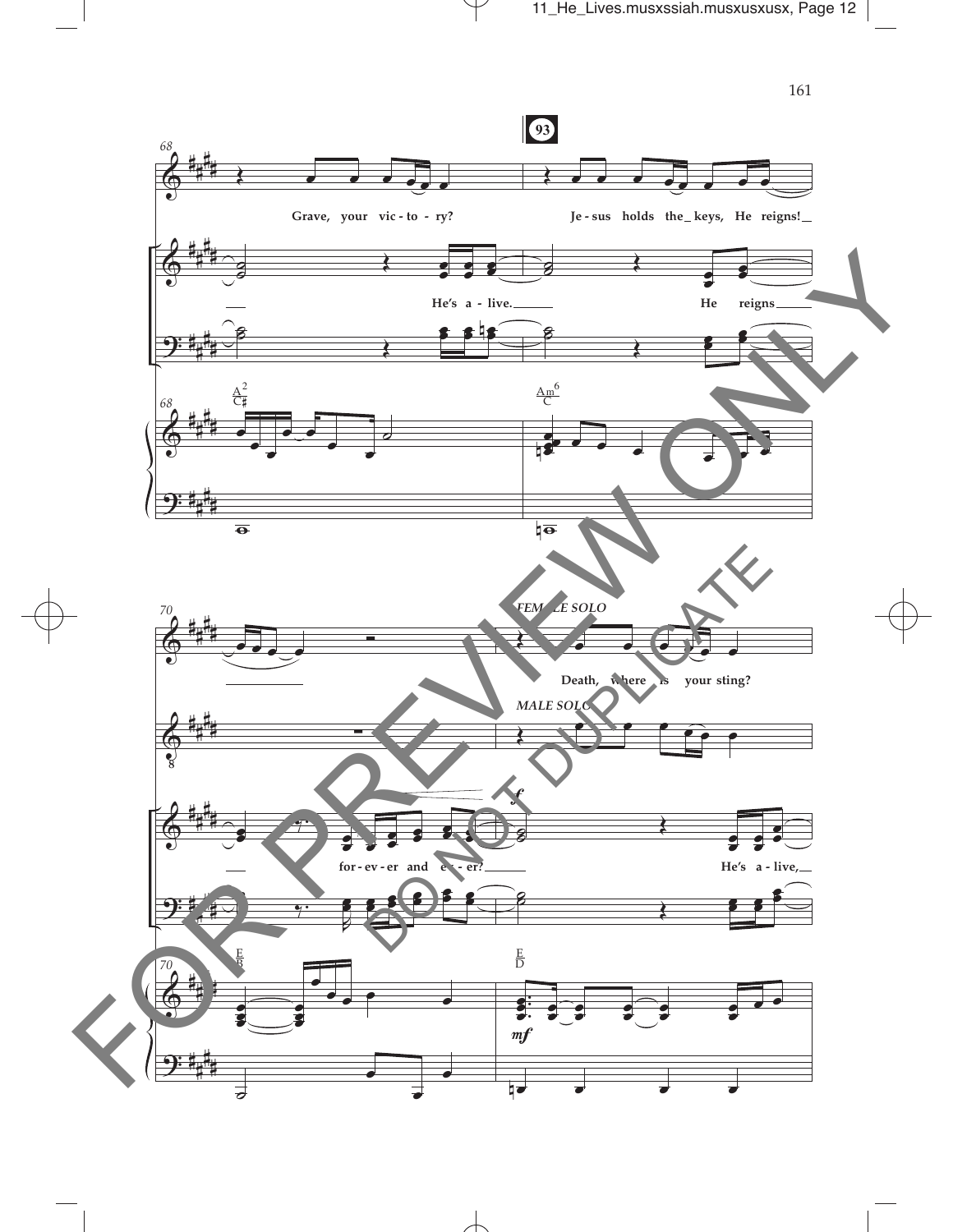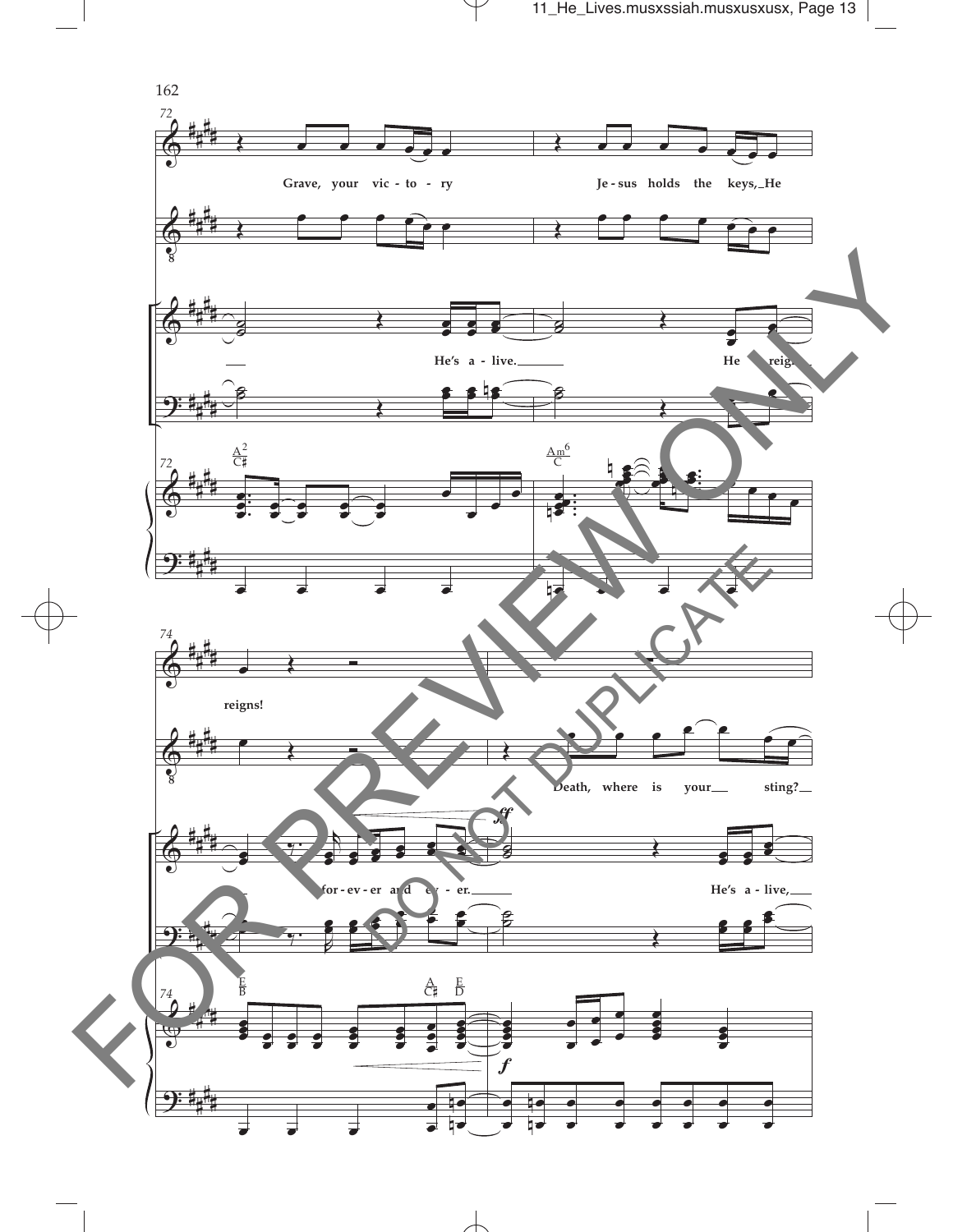